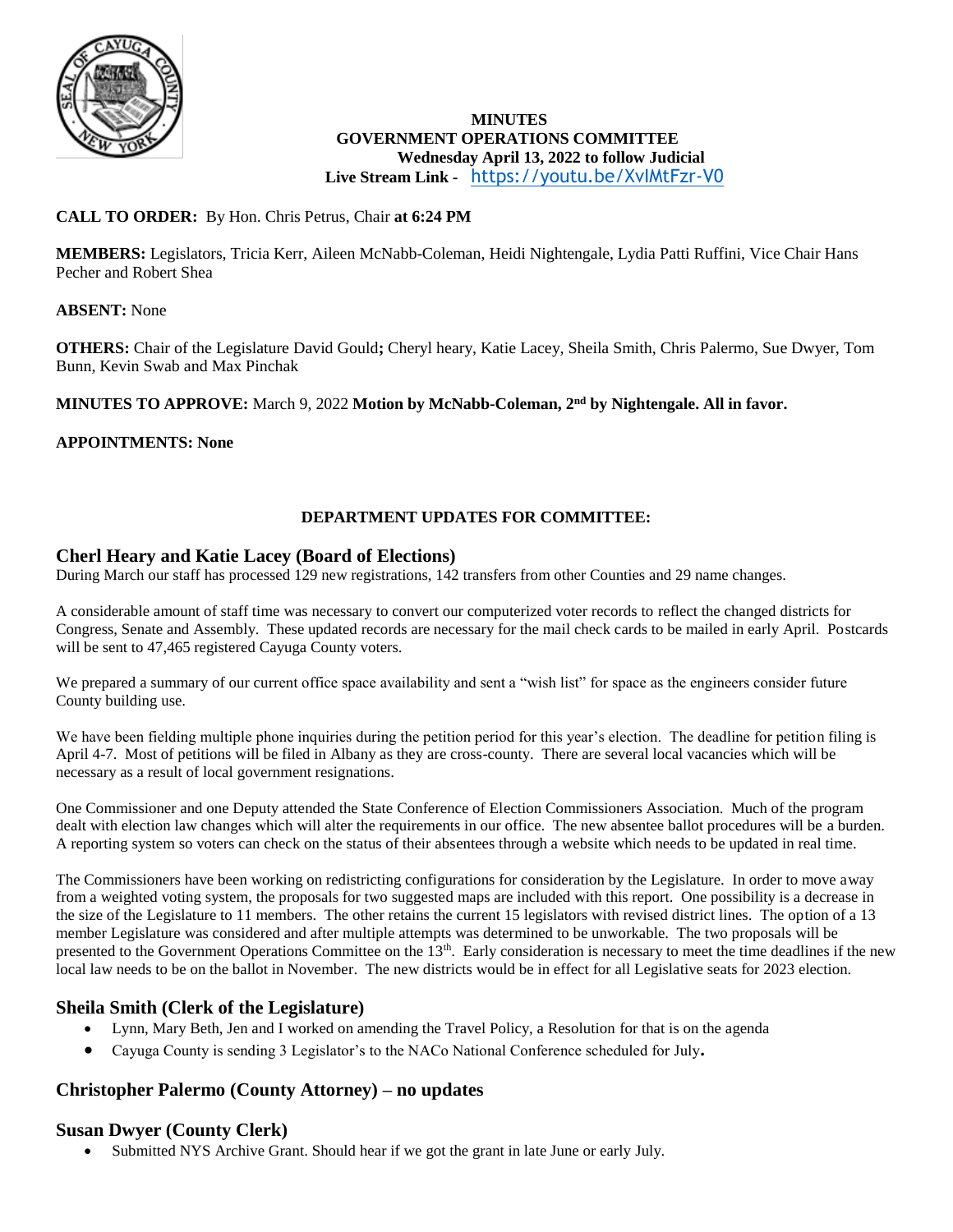- The Records Center is presently overwhelmed with shredding. This has been a problem all year. Bldgs and Grounds added a dumpster and it is still a problem. At the same time we have started to focus on Phase 1 of the DREAMS Project.
- For the past month, our DMV has been very busy on a daily basis. We are happy to see that many customers prefer the great customer services and have decided not to do their transactions online. We have had many compliments about the good service!

# **Tom Bunn (Information Technology)**

**Staffing Update**

- We will be starting the interview process for both the Senior Network and Systems Administrator positions the week of 4/11
- Several outstanding, local candidates have applied

#### **IT Help Desk data – March 2022**

- 430 new support tickets were created
- 99% support tickets were resolved (426)
- Average resolution time (per ticket)  $-1.7$  hours

#### **Active Projects**

### **Homeland Security and Emergency Services Cyber Security Grant**

- Currently working on grant application (Due 5/5)
- Maximum award is \$50,000
- Would allow for many critical improvements to our Cyber Security posture

#### **Multi-Factor Authentication (MFA) solution**

- Officially launched program on 4/11
- Experience and usability have been very positive thus far
- Adds a valuable layer of IT security to our existing IT infrastructure

#### **Future Projects**

Project plan underway to redesign/enhance Network and Server infrastructure

- Very large project in scope, met with two vendors to discuss project scope
- Updates will be forthcoming

Project plan underway to implement Office/Microsoft365

- Early stages of project; meeting with various vendors
	- o Training will be critical
	- Will provide several benefits
		- o Anywhere access
		- o Secure cloud storage
		- o Business Continuity
		- o Centralized Collaboration
- Updates will be forthcoming

Project plan underway to add audio enhancements to Chambers

- Will provide some audio boost to general audience
- Will provide headsets and connectivity with hearing aids for those who are hearing impaired

# **Kevin Swab (Veterans)**

In March 2022 the VSA assisted/fielded/supported:

- 49 general VA claim questions,
- 21 disability claims started
- 12 pending claims being monitored
- 11 pension/dependency and indemnity compensation (DIC)/aid and attendance (A&A) claims worked
- 3 requests for military records dispositions
- 7 healthcare inquiries
- 7 Veteran burial claim requests
- 30 miscellaneous Veteran related inquiries
- transported Veterans for 50 appointments at Syracuse VA

Current Deputy Director is leaving. Requesting authorization to back fill position.